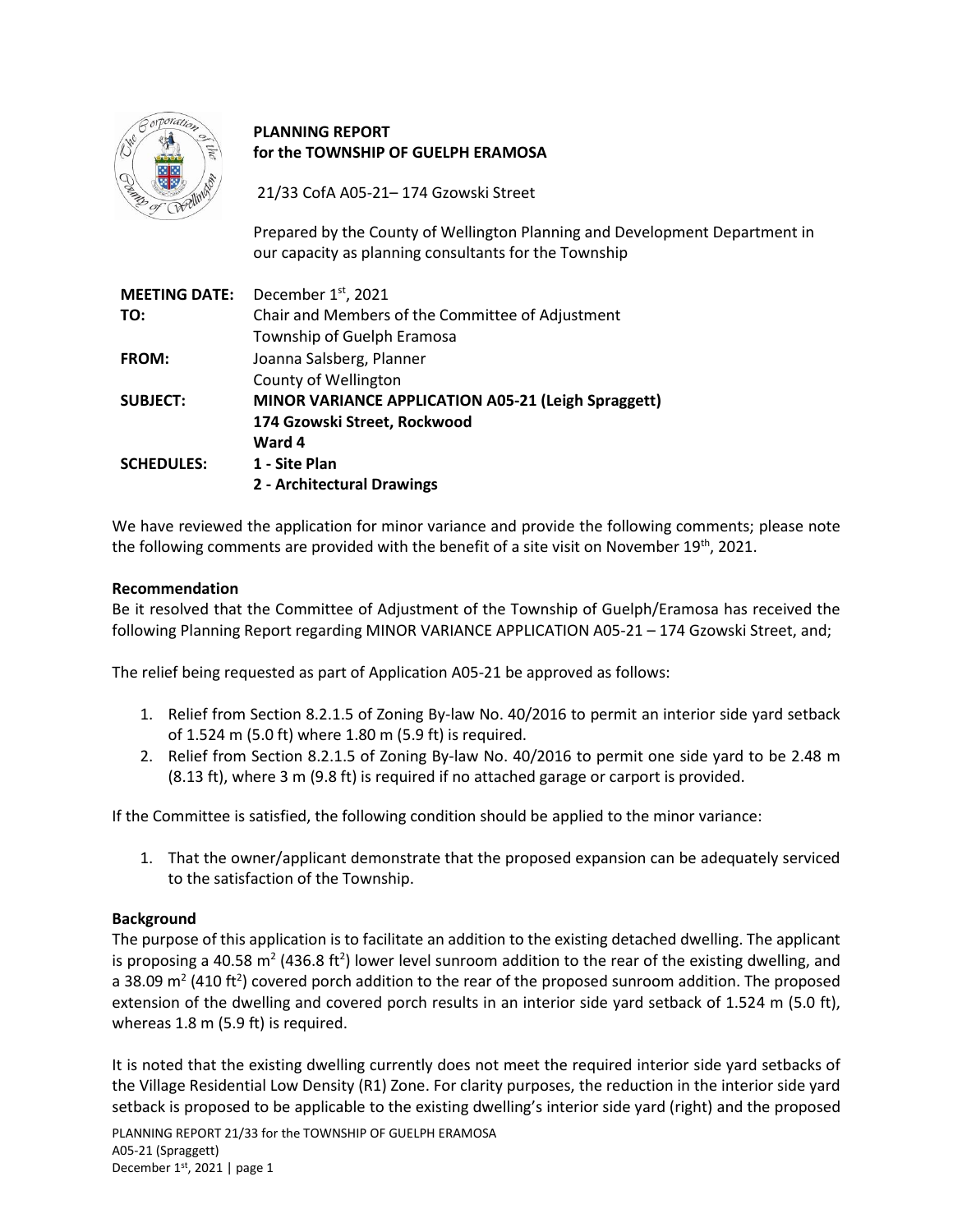addition. The existing dwelling also does not meet the interior side yard (left) requirements and this relief has been added within the table below and staff's recommendation. Although not identified in the public notice, planning staff are of the opinion that this is a minor adjustment.

| <b>Regulation</b>                       | By-law<br><b>Section</b> | <b>Required</b>                                                                     | <b>Proposed</b>                                          | <b>Relief Requested</b> |
|-----------------------------------------|--------------------------|-------------------------------------------------------------------------------------|----------------------------------------------------------|-------------------------|
| Minimum<br><b>Interior Side</b><br>Yard | 8.2.1.5                  | $1.8 \text{ m } (5.9 \text{ ft})$                                                   | Proposed Side<br>Yard (Right):<br>1.524 m $(5.0 ft)$     | $0.276$ m (0.906 ft)    |
| Minimum<br><b>Interior Side</b><br>Yard | 8.2.1.5                  | One side yard must be 3 m (9.8 ft) if no<br>attached garage or carport is provided. | <b>Existing Side Yard</b><br>(Left): 2.48 m<br>(8.13 ft) | $0.52$ m $(1.71$ ft)    |

The details of the minor variance application are included in the table below:

**Figure 1 - Subject property**

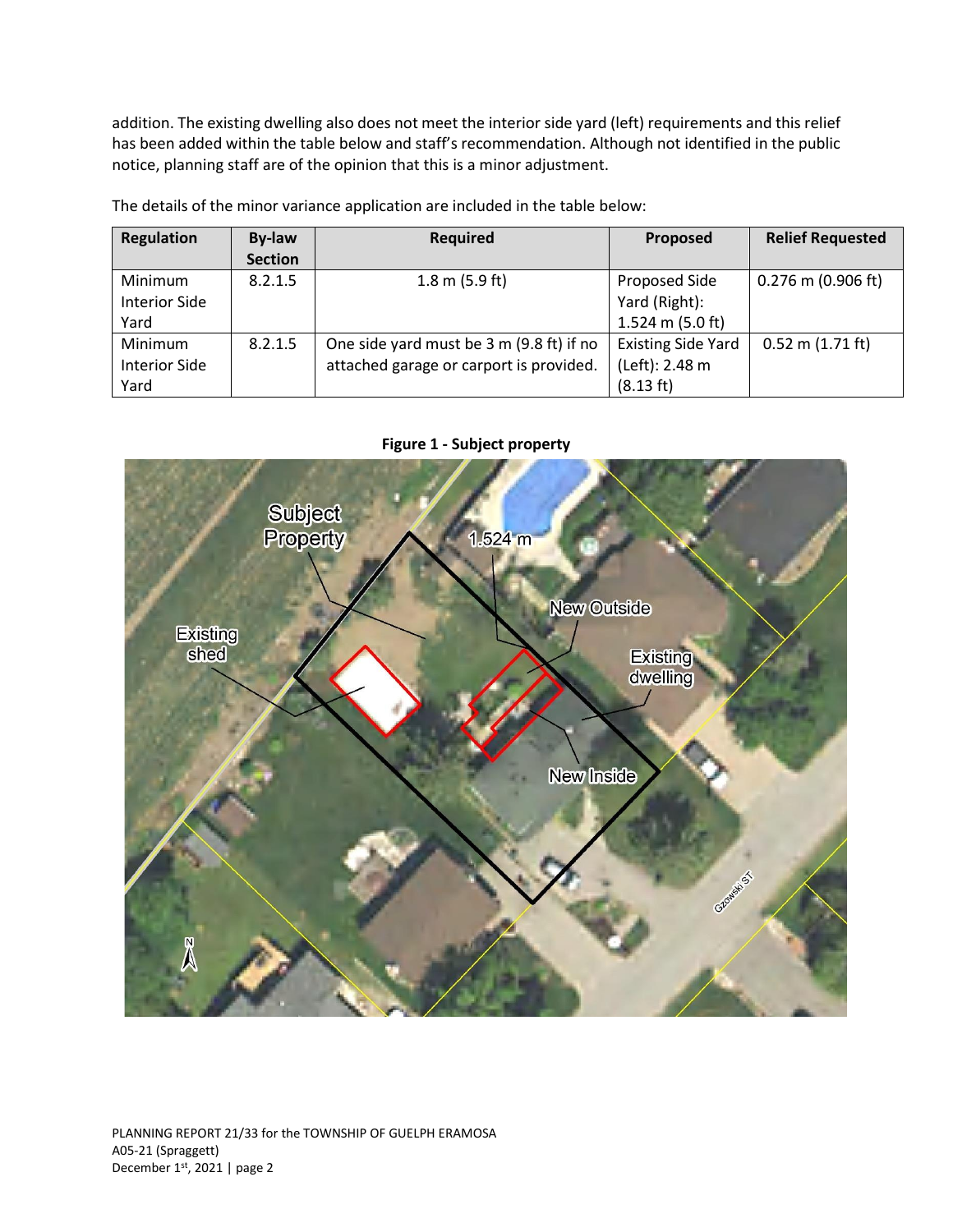| <b>Four Tests</b>                                                    | <b>Discussion:</b>                                                                                                                                                                                                                                                                                                                                                                                                                                                                                                                                                                                                                                                                                                                                                                                                                                                                                                                                                                                                                                                                                                                                                                                                                                                                                                                                                                                                                                                                                    |
|----------------------------------------------------------------------|-------------------------------------------------------------------------------------------------------------------------------------------------------------------------------------------------------------------------------------------------------------------------------------------------------------------------------------------------------------------------------------------------------------------------------------------------------------------------------------------------------------------------------------------------------------------------------------------------------------------------------------------------------------------------------------------------------------------------------------------------------------------------------------------------------------------------------------------------------------------------------------------------------------------------------------------------------------------------------------------------------------------------------------------------------------------------------------------------------------------------------------------------------------------------------------------------------------------------------------------------------------------------------------------------------------------------------------------------------------------------------------------------------------------------------------------------------------------------------------------------------|
| That the requested variance is<br>minor in nature                    | The applicant is requesting to construct a 40.58 $m2$ (436.8 ft <sup>2</sup> ) lower<br>$\bullet$<br>level sunroom addition to the rear of the existing dwelling and a<br>38.09 $m^2$ (410 ft <sup>2</sup> ) covered porch addition to the rear of the<br>sunroom addition.<br>The existing building, which was constructed in the 1970's, currently<br>$\bullet$<br>does not meet the required interior side yard (left and right). This<br>relief recognizes this existing situation.<br>The addition is to the first storey and follows the existing building<br>line which brings it closer to the right interior side yard lot line.<br>The proposed addition does not increase the overall height of the<br>building.<br>The extension would result in an interior side yard setback of 1.524<br>m (right). The applicant has identified that the other existing interior<br>side yard setback (left) to be 2.48 m (8.13 ft) and is to remain.                                                                                                                                                                                                                                                                                                                                                                                                                                                                                                                                                  |
| That the intent and purpose of<br>the Zoning By-law is<br>maintained | The subject lands are zoned Village Residential Low Density (R1)<br>$\bullet$<br>Zone.<br>A detached dwelling is a permitted use within this zone.<br>٠<br>The minimum interior side yard setback required is 1.8 m. This<br>$\bullet$<br>application proposes a 1.524 m interior side yard setback (right),<br>and retains a 2.48 m interior side yard setback on the left side of the<br>dwelling.<br>Section 8.2.1.5 requires that one interior side yard must be 3 m if<br>$\bullet$<br>no attached garage or carport is provided. The existing home does<br>not contain an attached garage or carport, therefore the interior<br>side yard setback (on the left) must be 3.0 m. The existing side yard<br>setbacks appear to be less than 3.0 m on the left and right sides.<br>Section 4.1.4 provides direction where a building was legally<br>constructed and does not comply with the current regulations of its<br>Zone, the building shall havea minimum interior or exterior side<br>yard setback equivalent to its interior or exterior side yard setback.<br>The intent of a minimum side yard setback is to allow for<br>unencumbered movement between the front and rear yards of a<br>property, and abutting properties, and to allow for access and<br>maintenance of the entire parcel. Other purposes of a minimum<br>side yard setback ensure drainage can be addressed on the subject<br>property and to create a sense of consistency within the<br>surrounding neighbourhood. |

Our discussion of this application relative to the four tests under the Planning Act is as follows: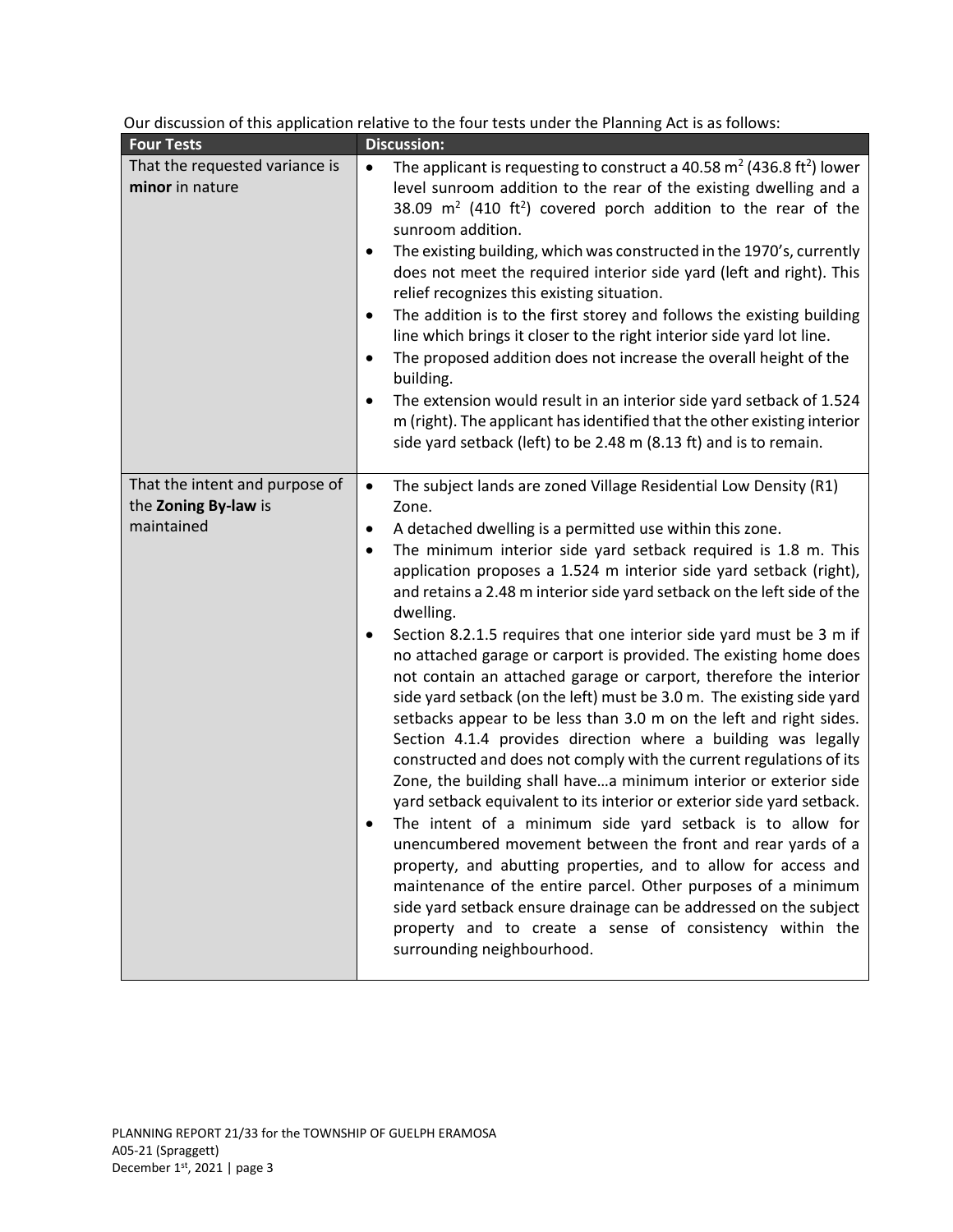| That the general intent and<br>purpose of the Official Plan is<br>maintained                                       | The subject lands are designated Residential within the County of<br>$\bullet$<br>Wellington Official Plan and is located within the Urban Centre of<br>Rockwood.<br>The Official Plan directs that the predominant use of land within the<br>Residential designation is low rise and low density housing forms<br>such as single-detached dwellings shall continue to predominate.                                                                                                                                                                                                                                                                                                                                         |
|--------------------------------------------------------------------------------------------------------------------|-----------------------------------------------------------------------------------------------------------------------------------------------------------------------------------------------------------------------------------------------------------------------------------------------------------------------------------------------------------------------------------------------------------------------------------------------------------------------------------------------------------------------------------------------------------------------------------------------------------------------------------------------------------------------------------------------------------------------------|
| That the variance is desirable<br>for the appropriate<br>development and use of the<br>land, building or structure | The subject property is bounded by residential uses to the east,<br>west and south, and an agricultural use outside of the Urban Centre<br>of Rockwood to the North.<br>There are varying interior side yard setbacks within the surrounding<br>neighbourhood, however most properties have one smaller interior<br>side yard setback and a larger interior side yard setback for access<br>to their respective rear yards.<br>The subject lands maintain the existing interior side yard setback of<br>2.48 m (left) to provide access to the rear yard.<br>The Township should consider comments received from the Public<br>Works Department and Building Department regarding any<br>concerns with grading or drainage. |

## **Agency Comments**

- **Building Department**: No further comments in relation to the reduced setback.
- **GRCA:** The subject property is not regulated by the GRCA under Ontario Regulation 150/06.
- **Public Works:** No comment or objection.
- **Fire Department:** No comment or objection.
- **Wellington Source Water Protection:** The application can be screened out and it does not require a Section 59 notice under the *Clean Water Act*

## **Conclusion**

The minor variance application would maintain the general intent and purpose of the Official Plan and Zoning By-law, and is desirable and appropriate for the development of the subject property. Planning Staff have no concerns with this application, provided that the expansion can be serviced.

Respectfully submitted

County of Wellington Planning and Development Department

Jan,

\_\_\_\_\_\_\_\_\_\_\_\_\_\_\_\_\_\_\_\_\_\_\_\_\_\_\_\_\_\_ Joanna Salsberg, B.A., M.PL., Planner

| Reviewed by                    |
|--------------------------------|
| Township of Guelph Eramosa CAO |
|                                |
|                                |
|                                |
|                                |
|                                |
|                                |
| lan Roger, P.Eng.              |
| ലഹ                             |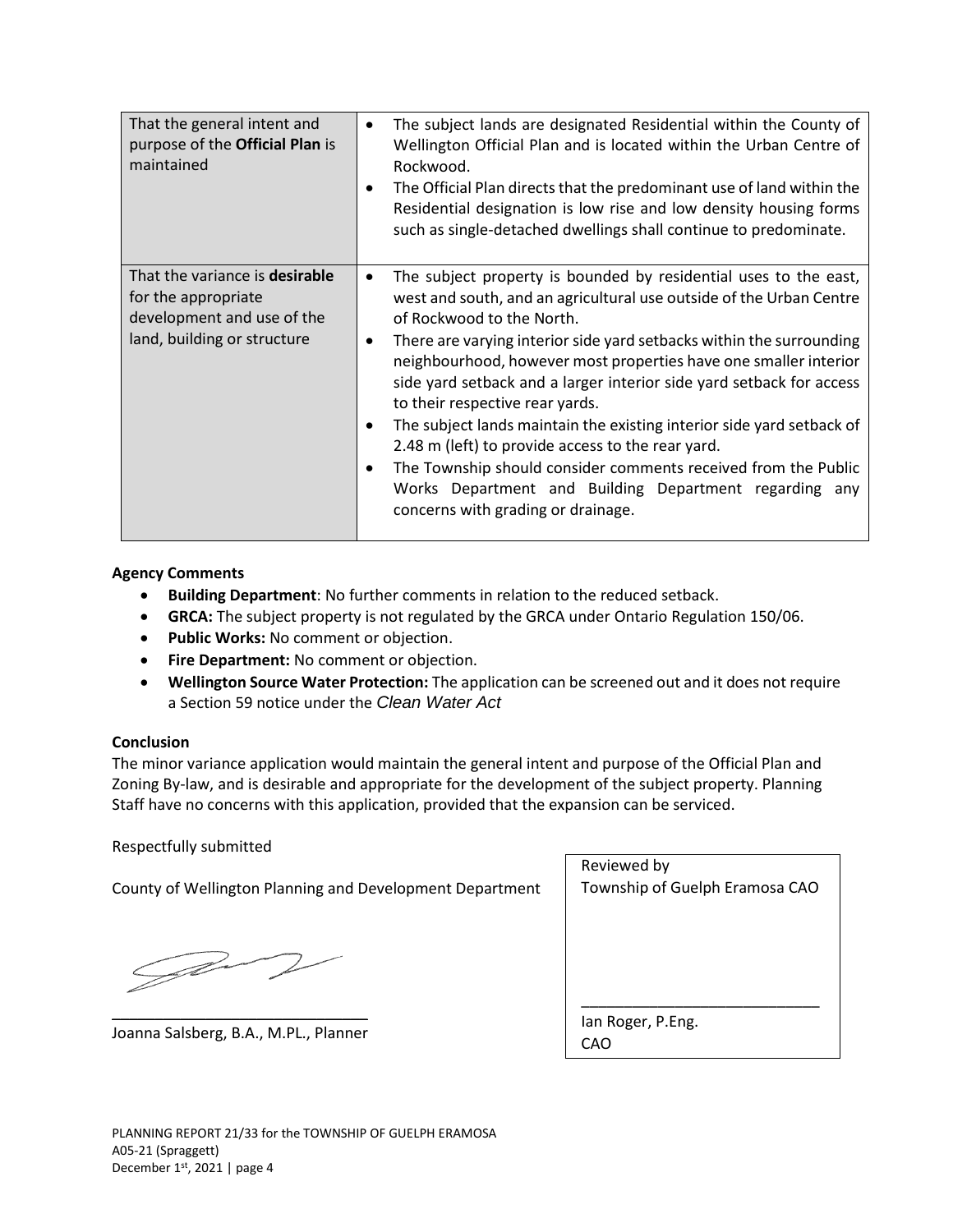# **SCHEDULE 1: Site Plan**



PLANNING REPORT 21/33 for the TOWNSHIP OF GUELPH ERAMOSA A05-21 (Spraggett) December 1<sup>st</sup>, 2021 | page 5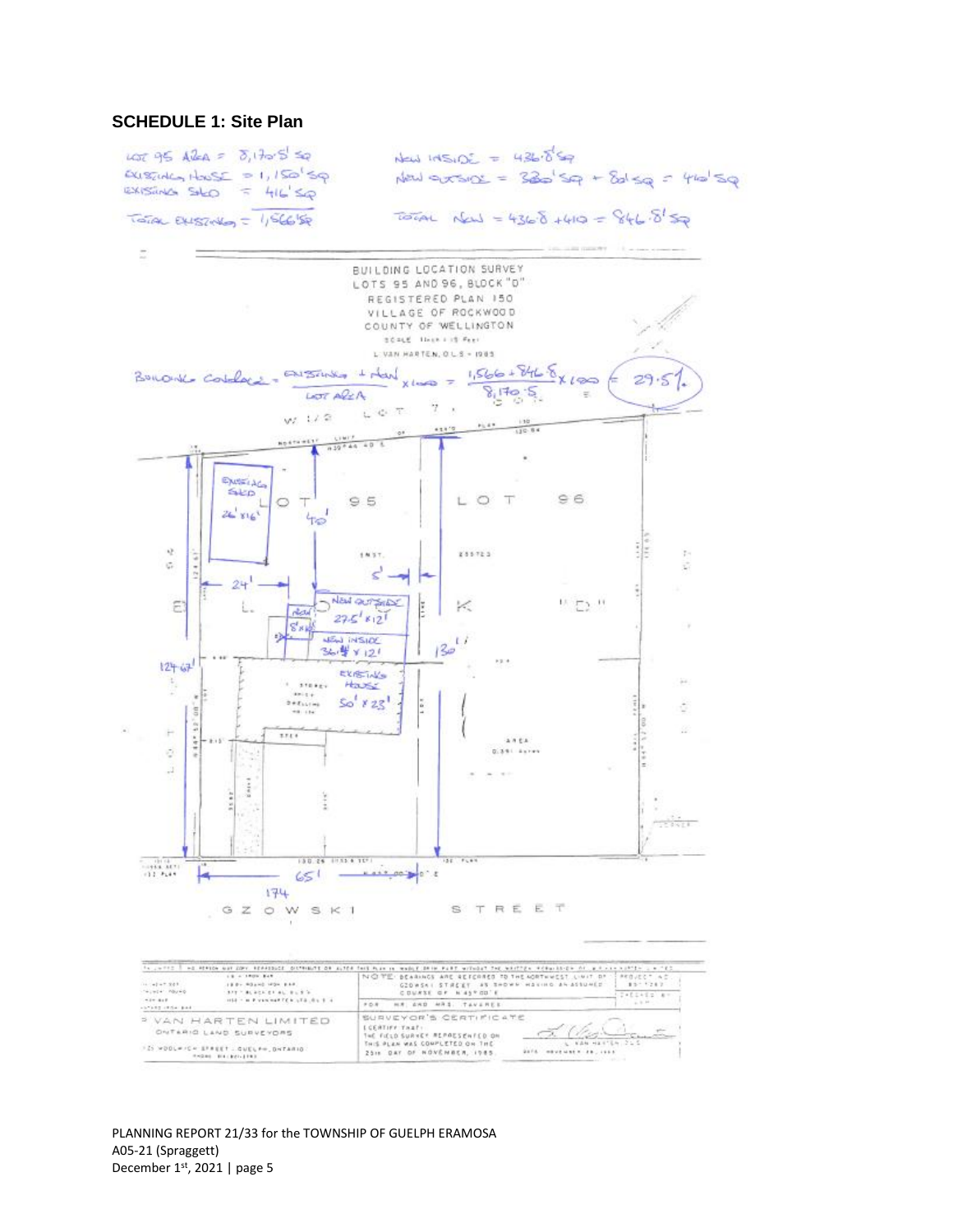# **SCHEDULE 2: Architectural Drawings**